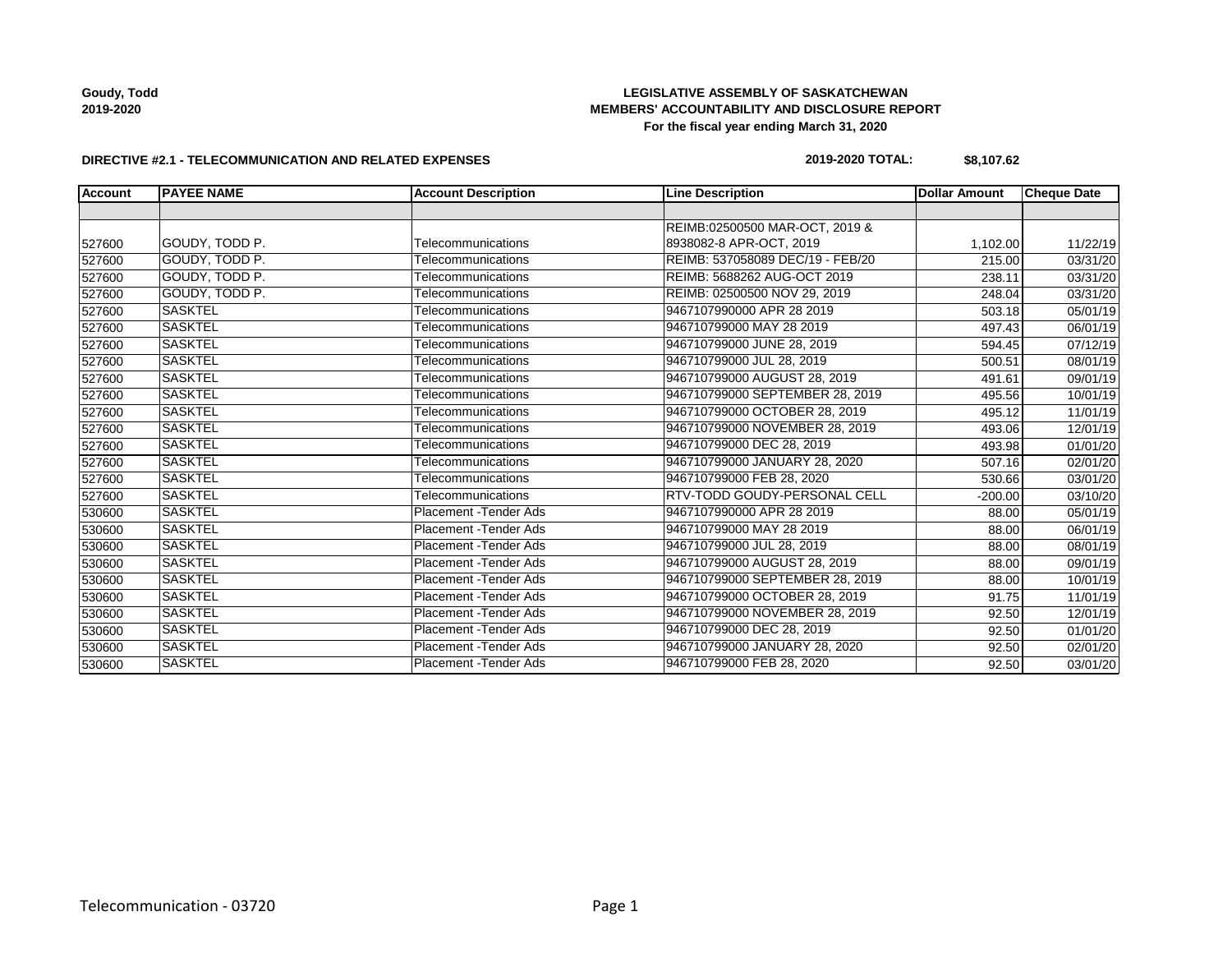| Goudy, Todd |  |
|-------------|--|
| 2019-2020   |  |

### **LEGISLATIVE ASSEMBLY OF SASKATCHEWAN MEMBERS' ACCOUNTABILITY AND DISCLOSURE REPORT For the fiscal year ending March 31, 2020**

#### **DIRECTIVE #3.1 - MLA TRAVEL AND LIVING EXPENSES**

# **2019-2020 TOTAL: \$50,429.63**

| Account | <b>PAYEE NAME</b>     | <b>Account Description</b>  | <b>Line Description</b>        | <b>Dollar Amount</b> | <b>Cheque Date</b> |
|---------|-----------------------|-----------------------------|--------------------------------|----------------------|--------------------|
|         |                       |                             |                                |                      |                    |
|         |                       |                             | APRIL 29019 MLA REGINA         |                      |                    |
| 541900  | GOUDY, TODD P.        | Elected Rep - Travel        | <b>ACCOMMODATIONS</b>          | 1,240.00             | 04/01/19           |
| 541900  | GOUDY, TODD P.        | <b>Elected Rep - Travel</b> | MLA TRAVEL APRIL 1 - 15, 2019  | 1,915.13             | 04/18/19           |
| 541900  | GOUDY, TODD P.        | <b>Elected Rep - Travel</b> | MLA TRAVEL APRIL 16 - 18, 2019 | 434.66               | 04/18/19           |
|         |                       |                             | MAY 2019 MLA REGINA            |                      |                    |
| 541900  | GOUDY, TODD P.        | Elected Rep - Travel        | <b>ACCOMMODATION</b>           | 1,240.00             | 05/08/19           |
| 541900  | GOUDY, TODD P.        | <b>Elected Rep - Travel</b> | MLA TRAVEL APRIL 23 - 30, 2019 | 1,837.47             | 05/16/19           |
| 541900  | GOUDY, TODD P.        | <b>Elected Rep - Travel</b> | MLA TRAVEL MAY 1 - 16, 2019    | 1,888.34             | 05/16/19           |
|         |                       |                             | JUNE 2019 MLA REGINA           |                      |                    |
| 541900  | GOUDY, TODD P.        | Elected Rep - Travel        | <b>ACCOMMODATIONS</b>          | 1,240.00             | 06/01/19           |
|         |                       |                             | JULY 2019 MLA REGINA           |                      |                    |
| 541900  | GOUDY, TODD P.        | Elected Rep - Travel        | <b>ACCOMMODATION</b>           | 1,240.00             | 07/01/19           |
| 541900  | GOUDY, TODD P.        | <b>Elected Rep - Travel</b> | MLA TRAVEL JUL 11-31 2019      | 1,310.31             | 08/01/19           |
| 541900  | GOUDY, TODD P.        | <b>Elected Rep - Travel</b> | MLA TRAVEL MAY 17-JUN 14 2019  | 2,362.35             | 08/01/19           |
| 541900  | GOUDY, TODD P.        | <b>Elected Rep - Travel</b> | MLA TRAVEL JUN 15-JUL 10 2019  | 2,193.26             | 08/01/19           |
| 541900  | GOUDY, TODD P.        | <b>Elected Rep - Travel</b> | MLA TRAVEL AUG 6-30 2019       | 965.46               | 09/09/19           |
| 541900  | GOUDY, TODD P.        | <b>Elected Rep - Travel</b> | MLA TRAVEL SEP 3-9 2019        | 918.08               | 09/09/19           |
| 541900  | GOUDY, TODD P.        | <b>Elected Rep - Travel</b> | MLA TRAVEL OCT 18-NOV 4 2019   | 2,404.52             | 11/18/19           |
| 541900  | GOUDY, TODD P.        | <b>Elected Rep - Travel</b> | MLA TRAVEL NOV 5-17 2019       | 1,825.53             | 11/18/19           |
| 541900  | GOUDY, TODD P.        | <b>Elected Rep - Travel</b> | MLA TRAVEL SEP 26-OCT 16 2019  | 2,325.36             | 11/18/19           |
| 541900  | GOUDY, TODD P.        | <b>Elected Rep - Travel</b> | MLA TRAVEL AUG 23-SEP 19 2019  | 3,430.07             | 11/18/19           |
| 541900  | GOUDY, TODD P.        | <b>Elected Rep - Travel</b> | MLA TRAVEL JAN 1-10, 2020      | 1,133.55             | 01/10/20           |
| 541900  | GOUDY, TODD P.        | <b>Elected Rep - Travel</b> | MLA TRAVEL DEC 17-31, 2019     | 566.91               | 01/10/20           |
| 541900  | GOUDY, TODD P.        | <b>Elected Rep - Travel</b> | MLA TRAVEL NOV 18-30, 2019     | 1,291.89             | 01/10/20           |
| 541900  | GOUDY, TODD P.        | <b>Elected Rep - Travel</b> | MLA TRAVEL DEC 1-16, 2019      | 1,955.34             | 01/10/20           |
| 541900  | GOUDY, TODD P.        | <b>Elected Rep - Travel</b> | MLA TRAVEL FEB 1-24, 2020      | 1,666.60             | 03/12/20           |
| 541900  | GOUDY, TODD P.        | Elected Rep - Travel        | MLA TRAVEL JAN 11-31, 2020     | 1,148.55             | 03/12/20           |
| 541900  | GOUDY, TODD P.        | <b>Elected Rep - Travel</b> | MLA TRAVEL MAR 1-12, 2020      | 1,377.45             | 03/12/20           |
| 541900  | GOUDY, TODD P.        | <b>Elected Rep - Travel</b> | MLA TRAVEL FEB 25-29, 2020     | 455.80               | 03/12/20           |
| 541900  | GOUDY, TODD P.        | <b>Elected Rep - Travel</b> | MLA TRAVEL MAR 23, 2020        | 63.00                | 03/31/20           |
|         |                       |                             | AUG/19 MLA REGINA              |                      |                    |
| 541900  | <b>WAVERLEY MANOR</b> | Elected Rep - Travel        | <b>ACCOMMODATIONS</b>          | 1,500.00             | 08/01/19           |
|         |                       |                             | SEPT 2019 MLA REGINA           |                      |                    |
| 541900  | <b>WAVERLEY MANOR</b> | Elected Rep - Travel        | <b>ACCOMMODATIONS</b>          | 1,500.00             | 08/22/19           |
|         |                       |                             | OCT 2019 MLA REGINA            |                      |                    |
| 541900  | <b>WAVERLEY MANOR</b> | Elected Rep - Travel        | ACCOMMODATION                  | 1,500.00             | 09/17/19           |
|         |                       |                             | NOV 2019 MLA REGINA            |                      |                    |
| 541900  | <b>WAVERLEY MANOR</b> | Elected Rep - Travel        | <b>ACCOMMODATIONS</b>          | 1,500.00             | 10/01/19           |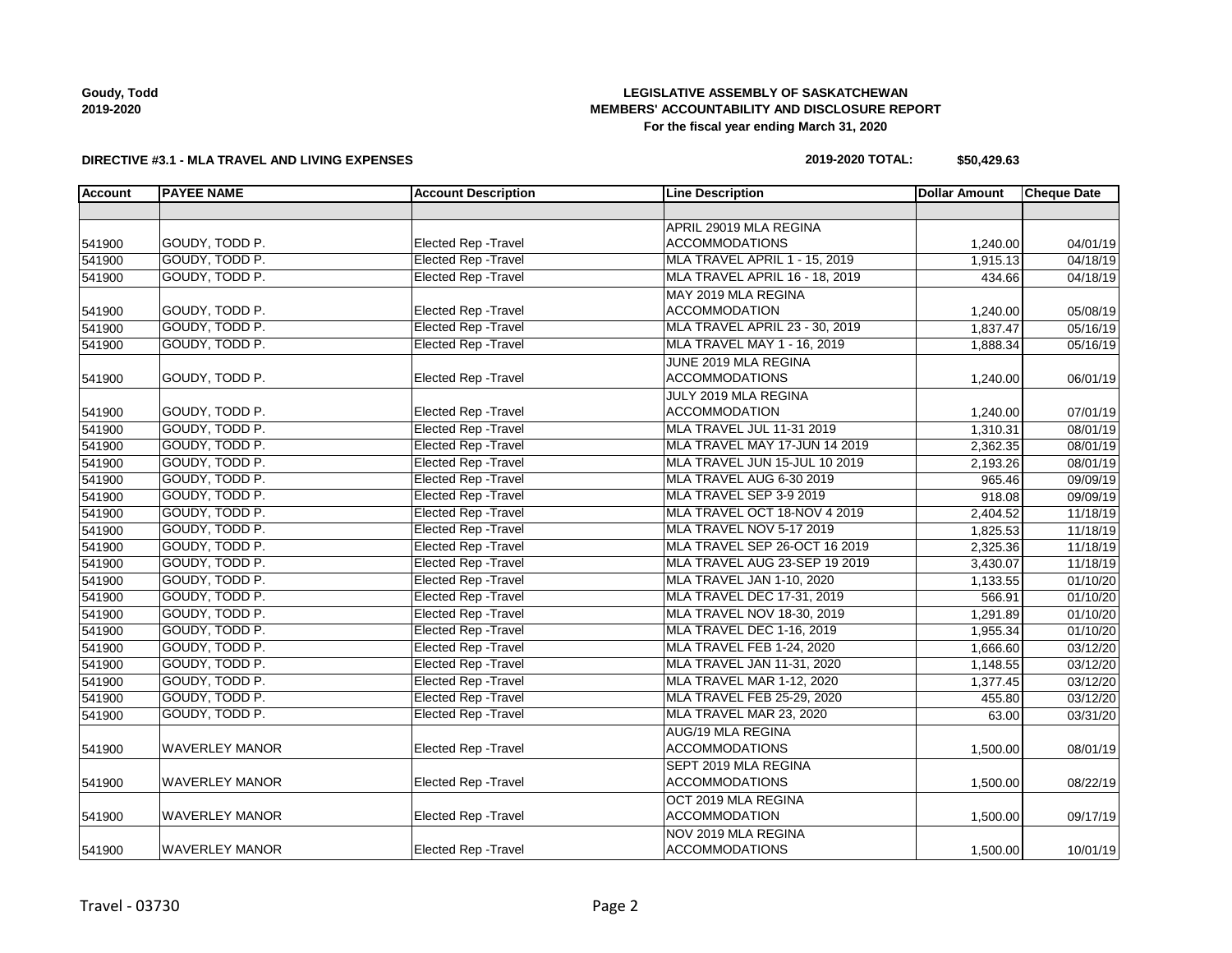| Account | <b>IPAYEE NAME</b>    | <b>Account Description</b>  | <b>Line Description</b>     | Dollar Amount | <b>Cheque Date</b> |
|---------|-----------------------|-----------------------------|-----------------------------|---------------|--------------------|
|         |                       |                             | <b>IDEC 2019 MLA REGINA</b> |               |                    |
| 541900  | <b>WAVERLEY MANOR</b> | Elected Rep - Travel        | <b>ACCOMMODATIONS</b>       | ا00.00.00 ا   | 11/18/19           |
|         |                       |                             | JAN 2020 MLA REGINA         |               |                    |
| 541900  | <b>WAVERLEY MANOR</b> | <b>Elected Rep - Travel</b> | <b>ACCOMMODATION</b>        | ا00.00.00 ا   | 12/10/19           |
|         |                       |                             | IFEB 2020 MLA REGINA        |               |                    |
| 541900  | <b>WAVERLEY MANOR</b> | <b>Elected Rep - Travel</b> | <b>ACCOMMODATION</b>        | 500.00, ا     | 01/20/20           |
|         |                       |                             | MARCH 2020 MLA REGINA       |               |                    |
| 541900  | <b>WAVERLEY MANOR</b> | Elected Rep - Travel        | <b>ACCOMMODATIONS</b>       | ا00.00.00 ا   | 02/18/20           |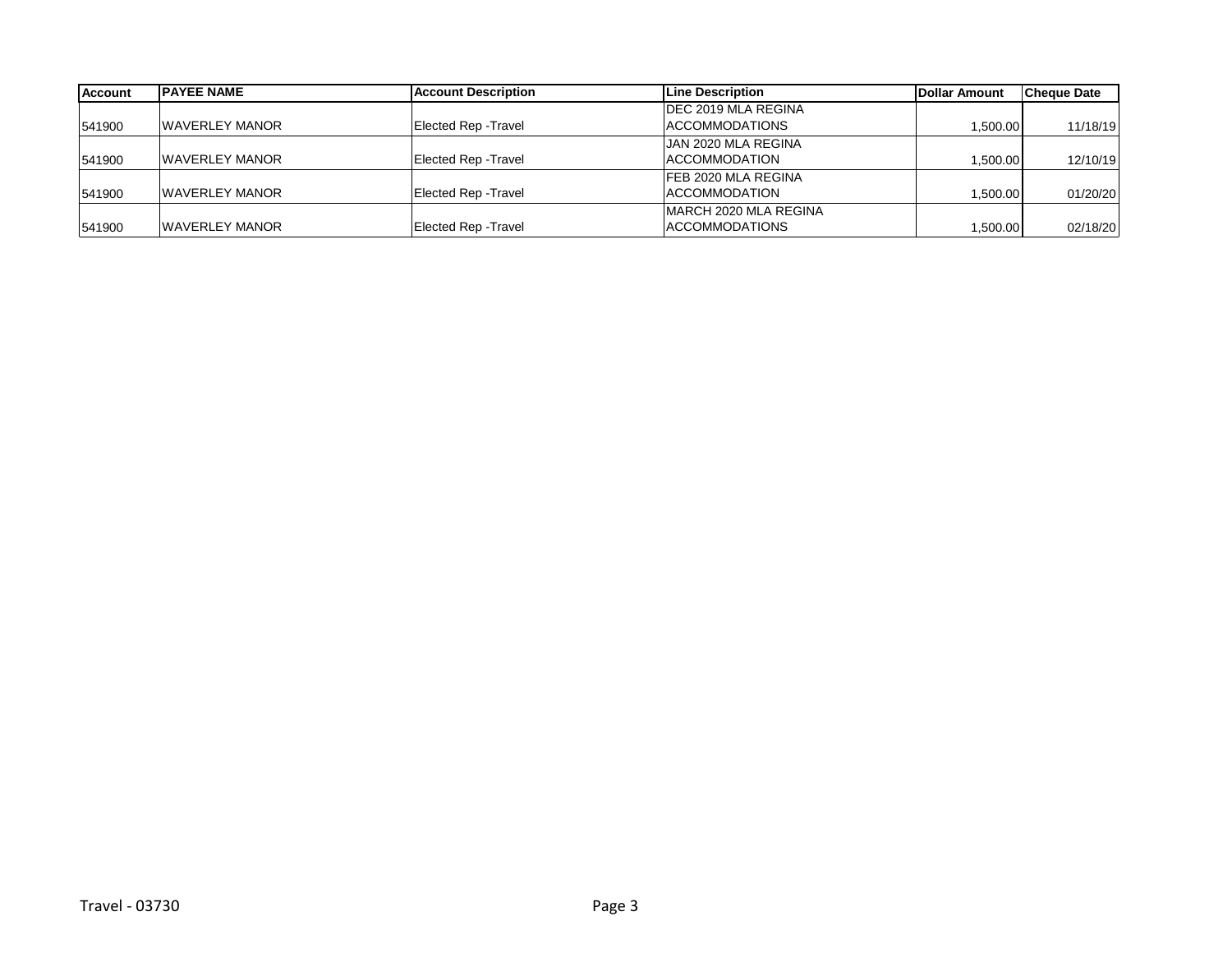| Goudy, Todd |  |
|-------------|--|
| 2019-2020   |  |

### **LEGISLATIVE ASSEMBLY OF SASKATCHEWAN MEMBERS' ACCOUNTABILITY AND DISCLOSURE REPORT For the fiscal year ending March 31, 2020**

## **DIRECTIVE #4.1 - CONSTITUENCY SERVICE EXPENSES**

# **2019-2020 TOTAL: \$47,285.71**

| <b>Account</b> | <b>PAYEE NAME</b>                                          | <b>Account Description</b>                                           | <b>Line Description</b>        | <b>Dollar Amount</b> | <b>Cheque Date</b> |
|----------------|------------------------------------------------------------|----------------------------------------------------------------------|--------------------------------|----------------------|--------------------|
|                |                                                            |                                                                      |                                |                      |                    |
| 522000         | ANNAHEIM NEW HORIZONS                                      | Rent of Ground, Buildings and Other Space   MEETING ROOM RENTAL      |                                | 80.00                | 04/10/19           |
| 522000         | LEROY COMMUNITY CENTRE                                     | Rent of Ground, Buildings and Other Space                            | <b>IMEETING ROOM RENTAL</b>    | 100.00               | 04/03/19           |
| 522000         | <b>MELFORT MALL</b>                                        | Rent of Ground, Buildings and Other Space   APR/19 MLA OFFICE RENT   |                                | 1,250.00             | 04/01/19           |
| 522000         | <b>MELFORT MALL</b>                                        | Rent of Ground, Buildings and Other Space   MAY 2019 MLA OFFICE RENT |                                | 1,250.00             | 05/01/19           |
| 522000         | <b>MELFORT MALL</b>                                        | Rent of Ground, Buildings and Other Space                            | JUNE 2019 MLA OFFICE RENT      | 1,250.00             | 06/01/19           |
| 522000         | <b>MELFORT MALL</b>                                        | Rent of Ground, Buildings and Other Space JULY 2019 MLA OFFICE RENT  |                                | 1,250.00             | 07/01/19           |
| 522000         | <b>MELFORT MALL</b>                                        | Rent of Ground, Buildings and Other Space   AUG 2019 MLA OFFICE RENT |                                | 1,250.00             | 08/01/19           |
| 522000         | <b>MELFORT MALL</b>                                        | Rent of Ground, Buildings and Other Space SEP 2019 MLA OFFICE RENT   |                                | 1,250.00             | 09/01/19           |
| 522000         | <b>MELFORT MALL</b>                                        | Rent of Ground, Buildings and Other Space   OCT 2019 MLA OFFICE RENT |                                | 1,250.00             | 10/01/19           |
| 522000         | <b>MELFORT MALL</b>                                        | Rent of Ground, Buildings and Other Space   NOV 2019 MLA OFFICE RENT |                                | 1,250.00             | 11/01/19           |
| 522000         | <b>MELFORT MALL</b>                                        | Rent of Ground, Buildings and Other Space   DEC 2019 MLA OFFICE RENT |                                | 1,250.00             | 12/01/19           |
| 522000         | <b>MELFORT MALL</b>                                        | Rent of Ground, Buildings and Other Space JJAN 2020 MLA OFFICE RENT  |                                | 1,250.00             | 01/01/20           |
| 522000         | <b>MELFORT MALL</b>                                        | Rent of Ground, Buildings and Other Space   FEB 2020 MLA OFFICE RENT |                                | 1,250.00             | 02/01/20           |
| 522000         | <b>MELFORT MALL</b>                                        | Rent of Ground, Buildings and Other Space   MAR 2020 MLA OFFICE RENT |                                | 1,250.00             | 03/01/20           |
| 522000         | NAICAM, TOWN OF                                            | Rent of Ground, Buildings and Other Space   MEETING ROOM RENTAL      |                                | 25.00                | 05/07/19           |
| 522000         | WATSON, TOWN OF                                            | Rent of Ground, Buildings and Other Space                            | MEETING ROOM RENTAL            | 25.00                | 04/18/19           |
| 522200         | MINISTER OF FINANCE-MINISTRY OF<br><b>CENTRAL SERVICES</b> | <b>Rent of Photocopiers</b>                                          | PHOTOCOPIER SERVICE FEES 19/20 | 100.00               | 01/01/20           |
| 522200         | <b>SUCCESS OFFICE SYSTEMS</b>                              | <b>Rent of Photocopiers</b>                                          | <b>COPIER CHARGES</b>          | 203.02               | 04/01/19           |
| 522200         | <b>SUCCESS OFFICE SYSTEMS</b>                              | Rent of Photocopiers                                                 | <b>COPIER CHARGES</b>          | 216.28               | 05/01/19           |
| 522200         | <b>SUCCESS OFFICE SYSTEMS</b>                              | <b>Rent of Photocopiers</b>                                          | <b>COPIER CHARGES</b>          | 9.56                 | 06/01/19           |
| 522200         | SUCCESS OFFICE SYSTEMS                                     | <b>Rent of Photocopiers</b>                                          | <b>COPIER CHARGES</b>          | 203.02               | 06/03/19           |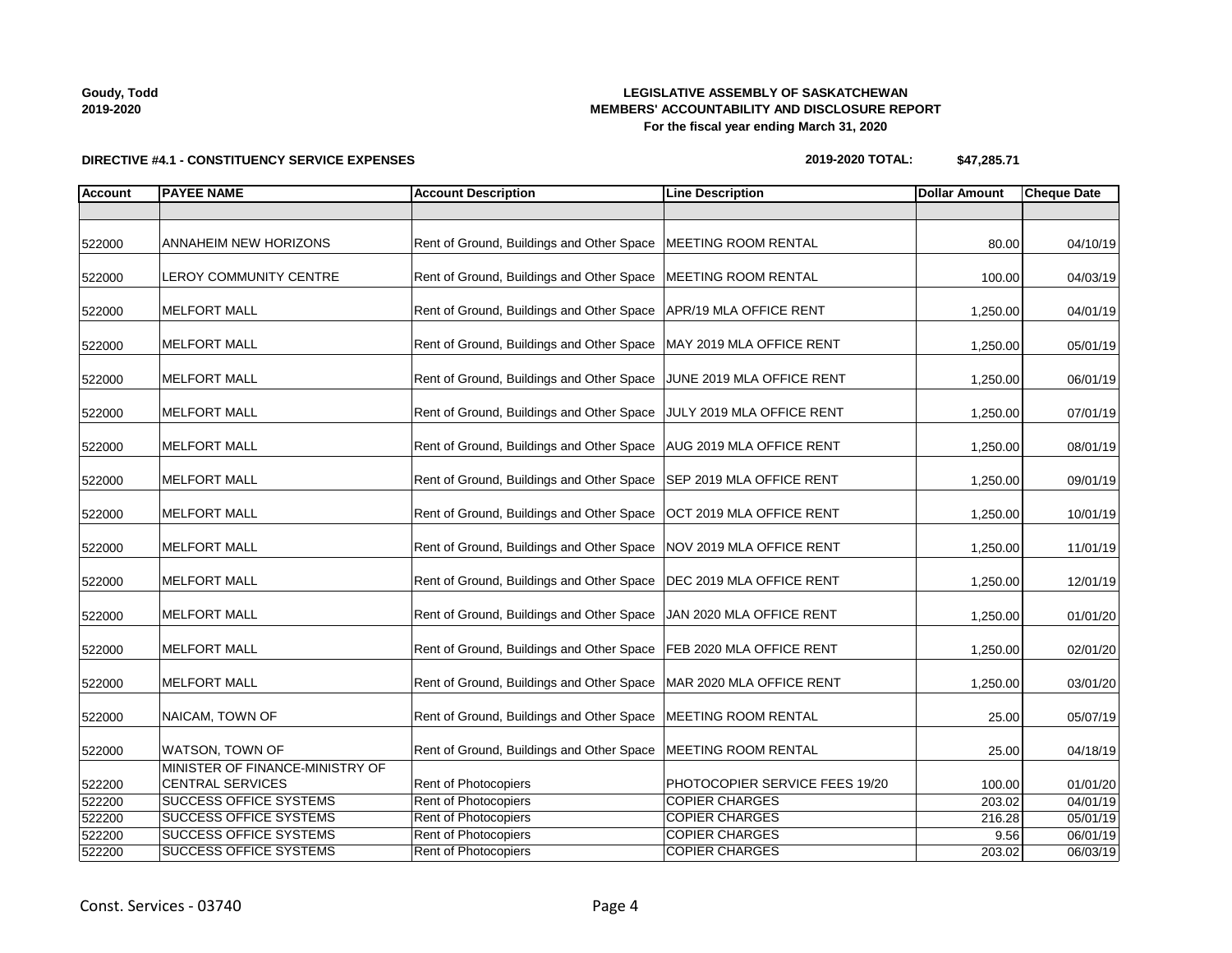| <b>Account</b> | <b>PAYEE NAME</b>               | <b>Account Description</b>           | <b>Line Description</b>      | <b>Dollar Amount</b> | <b>Cheque Date</b> |
|----------------|---------------------------------|--------------------------------------|------------------------------|----------------------|--------------------|
| 522200         | <b>SUCCESS OFFICE SYSTEMS</b>   | Rent of Photocopiers                 | <b>COPIER CHARGES</b>        | 7.92                 | 07/01/19           |
| 522200         | <b>SUCCESS OFFICE SYSTEMS</b>   | <b>Rent of Photocopiers</b>          | <b>COPIER CHARGES</b>        | 203.02               | 07/02/19           |
| 522200         | SUCCESS OFFICE SYSTEMS          | Rent of Photocopiers                 | <b>COPIER CHARGES</b>        | 203.02               | 08/01/19           |
| 522200         | SUCCESS OFFICE SYSTEMS          | Rent of Photocopiers                 | <b>COPIER CHARGES</b>        | 5.60                 | 08/01/19           |
| 522200         | SUCCESS OFFICE SYSTEMS          | <b>Rent of Photocopiers</b>          | <b>COPIER CHARGES</b>        | 211.39               | 09/03/19           |
| 522200         | <b>SUCCESS OFFICE SYSTEMS</b>   | Rent of Photocopiers                 | <b>COPIER CHARGES</b>        | 7.24                 | 10/01/19           |
| 522200         | SUCCESS OFFICE SYSTEMS          | <b>Rent of Photocopiers</b>          | <b>COPIER CHARGES</b>        | 203.02               | 10/01/19           |
| 522200         | <b>SUCCESS OFFICE SYSTEMS</b>   | Rent of Photocopiers                 | <b>COPIER CHARGES</b>        | 203.02               | 11/01/19           |
| 522200         | <b>SUCCESS OFFICE SYSTEMS</b>   | Rent of Photocopiers                 | <b>COPIER CHARGES</b>        | 14.25                | 11/01/19           |
| 522200         | <b>SUCCESS OFFICE SYSTEMS</b>   | Rent of Photocopiers                 | <b>COPIER CHARGES</b>        | 211.19               | 12/02/19           |
| 522200         | <b>SUCCESS OFFICE SYSTEMS</b>   | <b>Rent of Photocopiers</b>          | <b>COPIER CHARGES</b>        | 19.86                | 02/01/20           |
| 522200         | SUCCESS OFFICE SYSTEMS          | Rent of Photocopiers                 | <b>COPIER CHARGES</b>        | 10.88                | 02/01/20           |
| 522200         | SUCCESS OFFICE SYSTEMS          | Rent of Photocopiers                 | <b>COPIER CHARGES</b>        | 203.02               | 02/01/20           |
| 522200         | <b>SUCCESS OFFICE SYSTEMS</b>   | Rent of Photocopiers                 | <b>COPIER CHARGES</b>        | 203.02               | 02/03/20           |
| 522200         | <b>SUCCESS OFFICE SYSTEMS</b>   | <b>Rent of Photocopiers</b>          | <b>COPIER CHARGES</b>        | 212.25               | 03/02/20           |
| 522200         | <b>SUCCESS OFFICE SYSTEMS</b>   | <b>Rent of Photocopiers</b>          | <b>COPIER CHARGES</b>        | 12.76                | 03/31/20           |
| 522500         | SMITH AGENCIES LTD.             | <b>Insurance Premiums</b>            | OFFICE INSURANCE C70144861-2 | 859.66               | 02/24/20           |
| 522700         | SASKPOWER CORPORATION           | Utilities - Electricity and Nat Gas  | 510005976293 APR 5 2019      | 173.25               | 04/05/19           |
| 522700         | SASKPOWER CORPORATION           | Utilities - Electricity and Nat Gas  | 510005976293 MAY 7 2019      | 159.81               | 05/07/19           |
| 522700         | SASKPOWER CORPORATION           | Utilities - Electricity and Nat Gas  | 510005976293 JUNE 07, 2019   | 213.34               | 06/07/19           |
| 522700         | SASKPOWER CORPORATION           | Utilities - Electricity and Nat Gas  | 510005976293 JULY 08, 2019   | 176.57               | 07/08/19           |
| 522700         | SASKPOWER CORPORATION           | Utilities - Electricity and Nat Gas  | 510005976293 AUG 8, 2019     | 151.02               | 08/08/19           |
| 522700         | SASKPOWER CORPORATION           | Utilities - Electricity and Nat Gas  | 510005976293 SEP 10 2019     | 187.95               | 09/09/19           |
| 522700         | SASKPOWER CORPORATION           | Utilities - Electricity and Nat Gas  | 510005976293 OCT 7 2019      | 161.26               | 10/07/19           |
| 522700         | SASKPOWER CORPORATION           | Utilities - Electricity and Nat Gas  | 5100 0597 6293 NOV 7/19      | 189.74               | 11/07/19           |
| 522700         | SASKPOWER CORPORATION           | Utilities - Electricity and Nat Gas  | 510005976293 DEC 5, 2019     | 190.07               | 12/05/19           |
| 522700         | SASKPOWER CORPORATION           | Utilities - Electricity and Nat Gas  | 510005976293 JAN 8, 2020     | 200.73               | 01/08/20           |
| 522700         | SASKPOWER CORPORATION           | Utilities - Electricity and Nat Gas  | 510005976293 FEB 7, 2020     | 156.61               | 02/20/20           |
| 522700         | SASKPOWER CORPORATION           | Utilities - Electricity and Nat Gas  | 510005976293                 | 206.96               | 03/06/20           |
| 525000         | CANADA POST CORPORATION         | Postal, Courier, Freight and Related | <b>POSTAGE</b>               | 1,170.60             | 06/04/19           |
| 525000         | CANADA POST CORPORATION         | Postal, Courier, Freight and Related | <b>POSTAGE</b>               | 1,072.37             | 12/13/19           |
|                | MINISTER OF FINANCE-MINISTRY OF |                                      |                              |                      |                    |
| 525000         | <b>CENTRAL SERVICES</b>         | Postal, Courier, Freight and Related | MAIL SERVICES APR/19         | 100.29               | 06/03/19           |
|                | MINISTER OF FINANCE-MINISTRY OF |                                      |                              |                      |                    |
| 525000         | <b>CENTRAL SERVICES</b>         | Postal, Courier, Freight and Related | MAIL SERVICES MAY/19         | 114.89               | 06/14/19           |
|                | MINISTER OF FINANCE-MINISTRY OF |                                      |                              |                      |                    |
| 525000         | <b>CENTRAL SERVICES</b>         | Postal, Courier, Freight and Related | MAIL SERVICES JUN/19         | 89.87                | 07/15/19           |
|                | MINISTER OF FINANCE-MINISTRY OF |                                      |                              |                      |                    |
| 525000         | <b>CENTRAL SERVICES</b>         | Postal, Courier, Freight and Related | MAIL SERVICES JULY 2019      | 129.07               | 08/19/19           |
|                | MINISTER OF FINANCE-MINISTRY OF |                                      |                              |                      |                    |
| 525000         | <b>CENTRAL SERVICES</b>         | Postal, Courier, Freight and Related | MAIL SERVICES AUG 2019       | 90.05                | 09/13/19           |
|                | MINISTER OF FINANCE-MINISTRY OF |                                      |                              |                      |                    |
| 525000         | <b>CENTRAL SERVICES</b>         | Postal, Courier, Freight and Related | MAIL SERVICES SEP 2019       | 90.08                | 10/15/19           |
|                | MINISTER OF FINANCE-MINISTRY OF |                                      |                              |                      |                    |
| 525000         | <b>CENTRAL SERVICES</b>         | Postal, Courier, Freight and Related | OCT 2019 MAIL SERVICES       | 90.07                | 11/19/19           |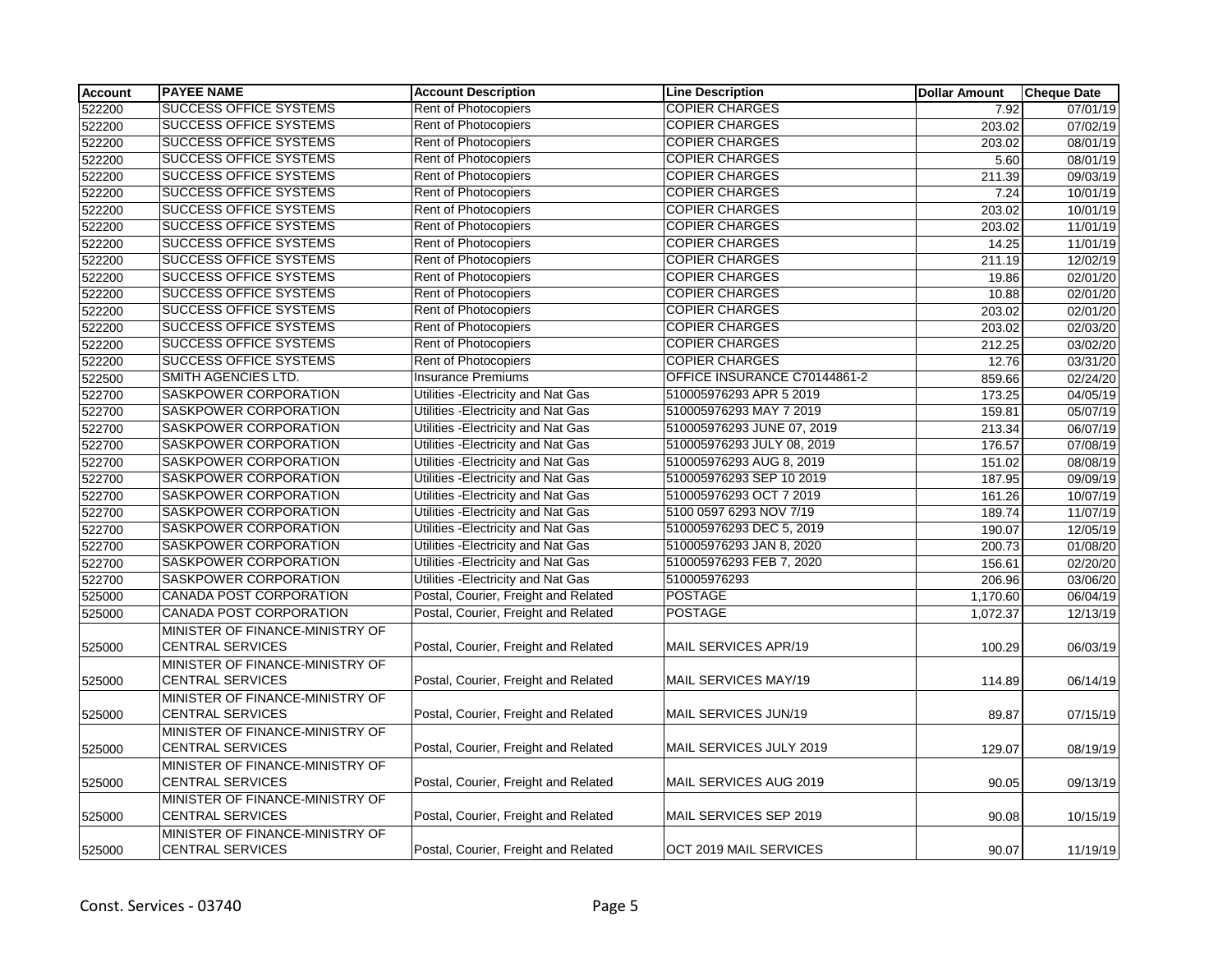| <b>Account</b> | <b>PAYEE NAME</b>                   | <b>Account Description</b>           | <b>Line Description</b>     | <b>Dollar Amount</b> | Cheque Date |
|----------------|-------------------------------------|--------------------------------------|-----------------------------|----------------------|-------------|
|                | MINISTER OF FINANCE-MINISTRY OF     |                                      |                             |                      |             |
| 525000         | <b>CENTRAL SERVICES</b>             | Postal, Courier, Freight and Related | <b>NOV/19 MAIL SERVICES</b> | 90.05                | 12/16/19    |
|                | MINISTER OF FINANCE-MINISTRY OF     |                                      |                             |                      |             |
| 525000         | <b>CENTRAL SERVICES</b>             | Postal, Courier, Freight and Related | <b>DEC/19 MAIL SERVICES</b> | 90.02                | 01/20/20    |
|                | MINISTER OF FINANCE-MINISTRY OF     |                                      |                             |                      |             |
| 525000         | <b>CENTRAL SERVICES</b>             | Postal, Courier, Freight and Related | MAIL SERVICES JAN 2020      | 90.02                | 02/18/20    |
|                | MINISTER OF FINANCE-MINISTRY OF     |                                      |                             |                      |             |
| 525000         | <b>CENTRAL SERVICES</b>             | Postal, Courier, Freight and Related | FEB 2020 MAIL SERVICES      | 93.55                | 03/16/20    |
|                | MINISTER OF FINANCE-MINISTRY OF     |                                      |                             |                      |             |
| 525000         | <b>CENTRAL SERVICES</b>             | Postal, Courier, Freight and Related | MARCH 2020 MAIL SERVICES    | 90.02                | 03/31/20    |
| 525000         | PRAIRIE NORTH CO-OPERATIVE LTD.     | Postal, Courier, Freight and Related | <b>POSTAGE</b>              | 18.40                | 03/13/20    |
| 525000         | SASKATCHEWAN PARTY CAUCUS           | Postal, Courier, Freight and Related | <b>POSTAGE</b>              | 45.57                | 09/01/19    |
| 528000         | <b>BACKSTAGE MUSIC</b>              | <b>Support Services</b>              | <b>IT SUPPORT</b>           | 25.00                | 07/01/19    |
| 528000         | <b>BACKSTAGE MUSIC</b>              | <b>Support Services</b>              | <b>IT SUPPORT</b>           | 25.00                | 07/01/19    |
| 528000         | <b>BACKSTAGE MUSIC</b>              | <b>Support Services</b>              | <b>IT SUPPORT</b>           | 25.00                | 08/01/19    |
|                | <b>SASKATCHEWAN URBAN</b>           |                                      |                             |                      |             |
| 529200         | MUNICIPALITIES ASSOCIATION (SUMA)   | <b>Professional Development</b>      | <b>CONFERENCE</b>           | 40.00                | 03/01/20    |
| 530300         | MARU GROUP CANADA INC.              | Primary Research/Focus group         | Ad Hoc Research             | 632.98               | 05/01/19    |
| 530300         | MARU GROUP CANADA INC.              | Primary Research/Focus group         | Ad Hoc Research             | 632.98               | 08/01/19    |
| 530300         | MARU GROUP CANADA INC.              | Primary Research/Focus group         | AD HOC RESEARCH             | 661.11               | 11/01/19    |
| 530300         | MARU GROUP CANADA INC.              | Primary Research/Focus group         | Ad Hoc Research             | 661.11               | 03/01/20    |
|                | <b>BROADCASTING STATION CJVR FM</b> |                                      |                             |                      |             |
| 530500         | <b>COUNTRY</b>                      | <b>Media Placement</b>               | ADVERTISING NO GST          | 150.00               | 09/01/19    |
|                | <b>BROADCASTING STATION CJVR FM</b> |                                      |                             |                      |             |
| 530500         | <b>COUNTRY</b>                      | Media Placement                      | ADVERTISING - NO GST        | 187.50               | 10/01/19    |
|                | <b>BROADCASTING STATION CJVR FM</b> |                                      |                             |                      |             |
| 530500         | <b>COUNTRY</b>                      | Media Placement                      | <b>ADVERTISING</b>          | 150.00               | 11/01/19    |
|                | <b>BROADCASTING STATION CJVR FM</b> |                                      |                             |                      |             |
| 530500         | <b>COUNTRY</b>                      | Media Placement                      | <b>ADVERTISING</b>          | 150.00               | 12/01/19    |
|                | <b>BROADCASTING STATION CJVR FM</b> |                                      |                             |                      |             |
| 530500         | <b>COUNTRY</b>                      | Media Placement                      | <b>ADVERTISING</b>          | 187.50               | 01/01/20    |
|                | <b>BROADCASTING STATION CJVR FM</b> |                                      |                             |                      |             |
| 530500         | <b>COUNTRY</b>                      | Media Placement                      | <b>ADVERTISING</b>          | 150.00               | 01/26/20    |
|                | <b>BROADCASTING STATION CJVR FM</b> |                                      |                             |                      |             |
| 530500         | <b>COUNTRY</b>                      | Media Placement                      | <b>ADVERTISING</b>          | 150.00               | 02/23/20    |
|                | <b>BROADCASTING STATION CJVR FM</b> |                                      |                             |                      |             |
| 530500         | <b>COUNTRY</b>                      | Media Placement                      | <b>ADVERTISING</b>          | 187.50               | 03/29/20    |
|                | <b>BROADCASTING STATION CJVR FM</b> |                                      |                             |                      |             |
| 530500         | <b>COUNTRY</b>                      | Media Placement                      | <b>ADVERTISING</b>          | 1,080.00             | 03/31/20    |
| 530500         | <b>CKJH</b>                         | <b>Media Placement</b>               | <b>ADVERTISING NO GST</b>   | 150.00               | 09/01/19    |
| 530500         | <b>CKJH</b>                         | Media Placement                      | <b>ADVERTISING - NO GST</b> | 187.50               | 10/01/19    |
| 530500         | <b>CKJH</b>                         | <b>Media Placement</b>               | <b>ADVERTISING</b>          | 150.00               | 11/01/19    |
| 530500         | <b>CKJH</b>                         | Media Placement                      | <b>ADVERTISING</b>          | 150.00               | 12/01/19    |
| 530500         | <b>CKJH</b>                         | <b>Media Placement</b>               | <b>ADVERTISING</b>          | 187.50               | 01/01/20    |
| 530500         | <b>CKJH</b>                         | Media Placement                      | <b>ADVERTISING</b>          | 150.00               | 01/26/20    |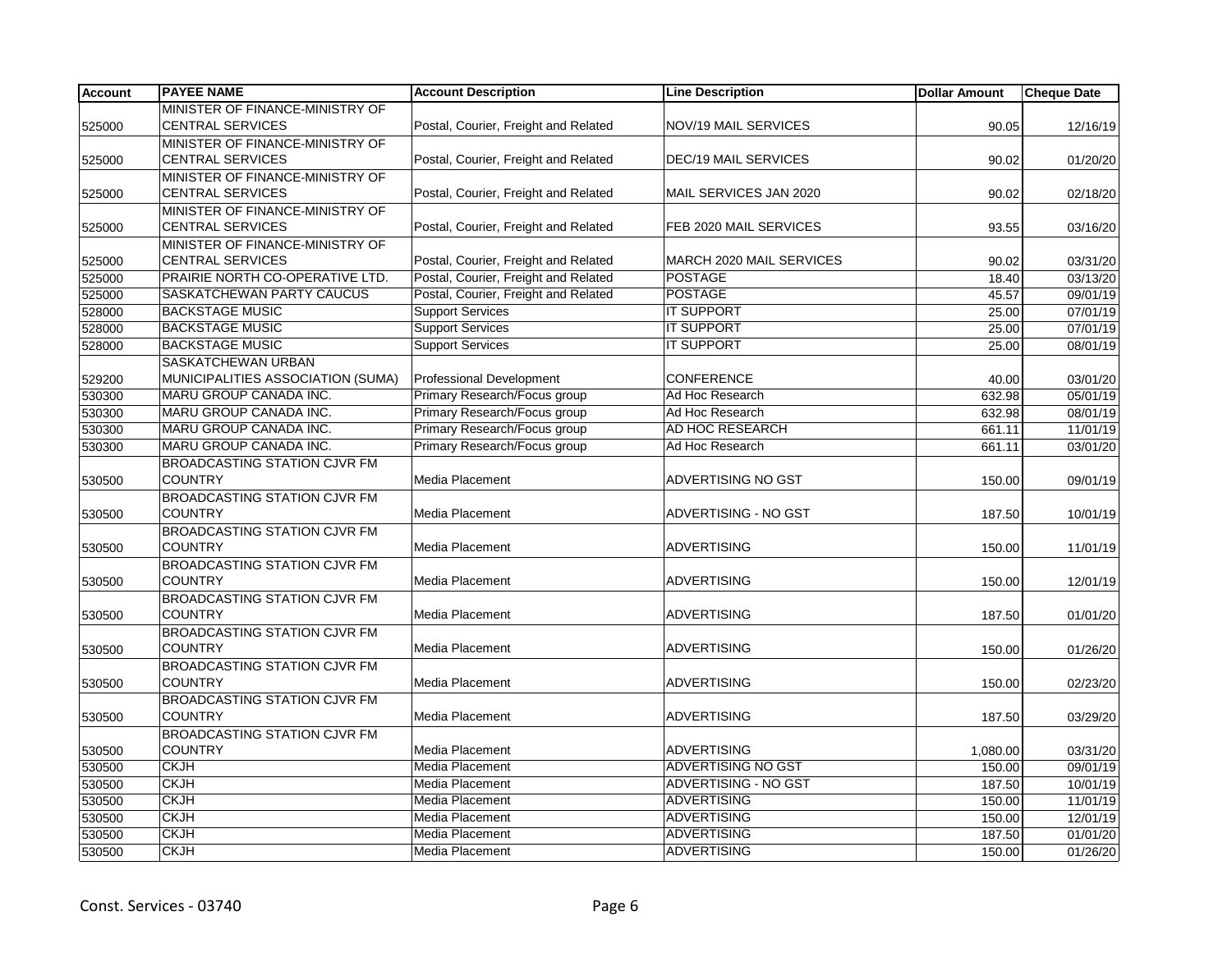| Account | <b>PAYEE NAME</b>                   | <b>Account Description</b> | <b>Line Description</b>      | <b>Dollar Amount</b> | <b>Cheque Date</b> |
|---------|-------------------------------------|----------------------------|------------------------------|----------------------|--------------------|
| 530500  | <b>CKJH</b>                         | Media Placement            | <b>ADVERTISING</b>           | 150.00               | 02/23/20           |
| 530500  | <b>CKJH</b>                         | Media Placement            | <b>ADVERTISING</b>           | 187.50               | 03/29/20           |
| 530500  | <b>CKJH</b>                         | Media Placement            | <b>ADVERTISING</b>           | 1,080.00             | 03/31/20           |
| 530500  | DEE JACKS CUSTOM WELDING INC.       | Media Placement            | <b>ADVERTISING</b>           | 265.00               | 01/09/20           |
| 530500  | DEE JACKS CUSTOM WELDING INC.       | Media Placement            | <b>ADVERTISING</b>           | 265.00               | 03/01/20           |
| 530500  | DEE JACKS CUSTOM WELDING INC.       | Media Placement            | <b>ADVERTISING</b>           | 265.00               | 03/27/20           |
| 530500  | JIM PATTISON BROADCAST GROUP        | Media Placement            | <b>ADVERTISING</b>           | 230.80               | 04/01/19           |
| 530500  | JIM PATTISON BROADCAST GROUP        | Media Placement            | <b>ADVERTISING</b>           | 230.00               | 05/08/19           |
| 530500  | JIM PATTISON BROADCAST GROUP        | Media Placement            | <b>ADVERTISING</b>           | 230.00               | 06/01/19           |
| 530500  | JIM PATTISON BROADCAST GROUP        | Media Placement            | <b>ADVERTISING</b>           | 287.50               | 07/01/19           |
| 530500  | JIM PATTISON BROADCAST GROUP        | Media Placement            | <b>ADVERTISING</b>           | 230.00               | 09/01/19           |
| 530500  | <b>JIM PATTISON BROADCAST GROUP</b> | Media Placement            | <b>ADVERTISING</b>           | 230.00               | 09/01/19           |
| 530500  | JIM PATTISON BROADCAST GROUP        | Media Placement            | <b>ADVERTISING</b>           | 287.50               | 10/01/19           |
| 530500  | JIM PATTISON BROADCAST GROUP        | Media Placement            | <b>ADVERTISING</b>           | 230.00               | 10/25/19           |
| 530500  | JIM PATTISON BROADCAST GROUP        | Media Placement            | <b>ADVERTISING</b>           | 230.00               | 12/01/19           |
| 530500  | JIM PATTISON BROADCAST GROUP        | Media Placement            | <b>ADVERTISING</b>           | 173.10               | 02/01/20           |
| 530500  | JIM PATTISON BROADCAST GROUP        | Media Placement            | <b>ADVERTISING</b>           | 230.80               | 03/01/20           |
| 530500  | JIM PATTISON BROADCAST GROUP        | Media Placement            | <b>ADVERTISING</b>           | 287.50               | 03/01/20           |
| 530500  | <b>LEROY COMMUNITY CENTRE</b>       | Media Placement            | <b>ADVERTISING</b>           | 400.00               | 07/01/19           |
| 530500  | MELFORT AGRICULTURAL SOCIETY        | Media Placement            | <b>ADVERTISING</b>           | 100.00               | 09/01/19           |
| 530500  | <b>MELFORT MUSTANGS</b>             | Media Placement            | <b>ADVERTISING</b>           | 1,100.00             | 07/03/19           |
| 530500  | PATTISON OUTDOOR ADVERTISING LP     | Media Placement            | <b>ADVERTISING</b>           | 230.00               | 08/01/19           |
| 530500  | PATTISON OUTDOOR ADVERTISING LP     | Media Placement            | <b>RTV-GOUDY ADVERTISING</b> | $-230.00$            | 09/06/19           |
| 530500  | PNG PRAIRIE NEWSPAPER GROUP         | Media Placement            | <b>ADVERTISING</b>           | 49.17                | 05/01/19           |
| 530500  | PNG PRAIRIE NEWSPAPER GROUP         | Media Placement            | <b>ADVERTISING</b>           | 40.00                | 06/01/19           |
| 530500  | PNG PRAIRIE NEWSPAPER GROUP         | Media Placement            | <b>ADVERTISING</b>           | 51.66                | 06/19/19           |
| 530500  | PNG PRAIRIE NEWSPAPER GROUP         | Media Placement            | <b>ADVERTISING</b>           | 38.75                | 07/01/19           |
| 530500  | PNG PRAIRIE NEWSPAPER GROUP         | Media Placement            | <b>ADVERTISING</b>           | 51.66                | 07/01/19           |
| 530500  | PNG PRAIRIE NEWSPAPER GROUP         | Media Placement            | <b>ADVERTISING</b>           | 60.00                | 08/07/19           |
| 530500  | PNG PRAIRIE NEWSPAPER GROUP         | Media Placement            | <b>ADVERTISING</b>           | 49.17                | 08/21/19           |
| 530500  | PNG PRAIRIE NEWSPAPER GROUP         | Media Placement            | <b>ADVERTISING</b>           | 35.00                | 09/01/19           |
| 530500  | PNG PRAIRIE NEWSPAPER GROUP         | Media Placement            | <b>ADVERTISING</b>           | 60.00                | 09/18/19           |
| 530500  | PNG PRAIRIE NEWSPAPER GROUP         | Media Placement            | <b>ADVERTISING</b>           | 35.00                | 10/09/19           |
| 530500  | PNG PRAIRIE NEWSPAPER GROUP         | Media Placement            | <b>ADVERTISING</b>           | 72.00                | 10/16/19           |
| 530500  | PNG PRAIRIE NEWSPAPER GROUP         | Media Placement            | <b>ADVERTISING</b>           | 50.00                | 10/23/19           |
| 530500  | PNG PRAIRIE NEWSPAPER GROUP         | Media Placement            | <b>ADVERTISING</b>           | 50.00                | 11/13/19           |
| 530500  | PNG PRAIRIE NEWSPAPER GROUP         | Media Placement            | <b>ADVERTISING</b>           | 45.00                | 12/11/19           |
| 530500  | PNG PRAIRIE NEWSPAPER GROUP         | Media Placement            | <b>ADVERTISING</b>           | 45.00                | 12/18/19           |
| 530500  | PNG PRAIRIE NEWSPAPER GROUP         | Media Placement            | <b>ADVERTISING</b>           | 84.00                | 01/01/20           |
| 530500  | PNG PRAIRIE NEWSPAPER GROUP         | Media Placement            | <b>ADVERTISING</b>           | 45.00                | 01/01/20           |
| 530500  | PNG PRAIRIE NEWSPAPER GROUP         | Media Placement            | <b>ADVERTISING</b>           | 53.33                | 02/01/20           |
| 530500  | PNG PRAIRIE NEWSPAPER GROUP         | Media Placement            | <b>ADVERTISING</b>           | 46.66                | 02/01/20           |
| 530500  | PNG PRAIRIE NEWSPAPER GROUP         | Media Placement            | <b>ADVERTISING</b>           | 53.33                | 03/01/20           |
| 530500  | PNG PRAIRIE NEWSPAPER GROUP         | Media Placement            | <b>ADVERTISING</b>           | 60.00                | 03/11/20           |
| 530500  | PNG PRAIRIE NEWSPAPER GROUP         | Media Placement            | <b>ADVERTISING</b>           | 61.05                | 03/31/20           |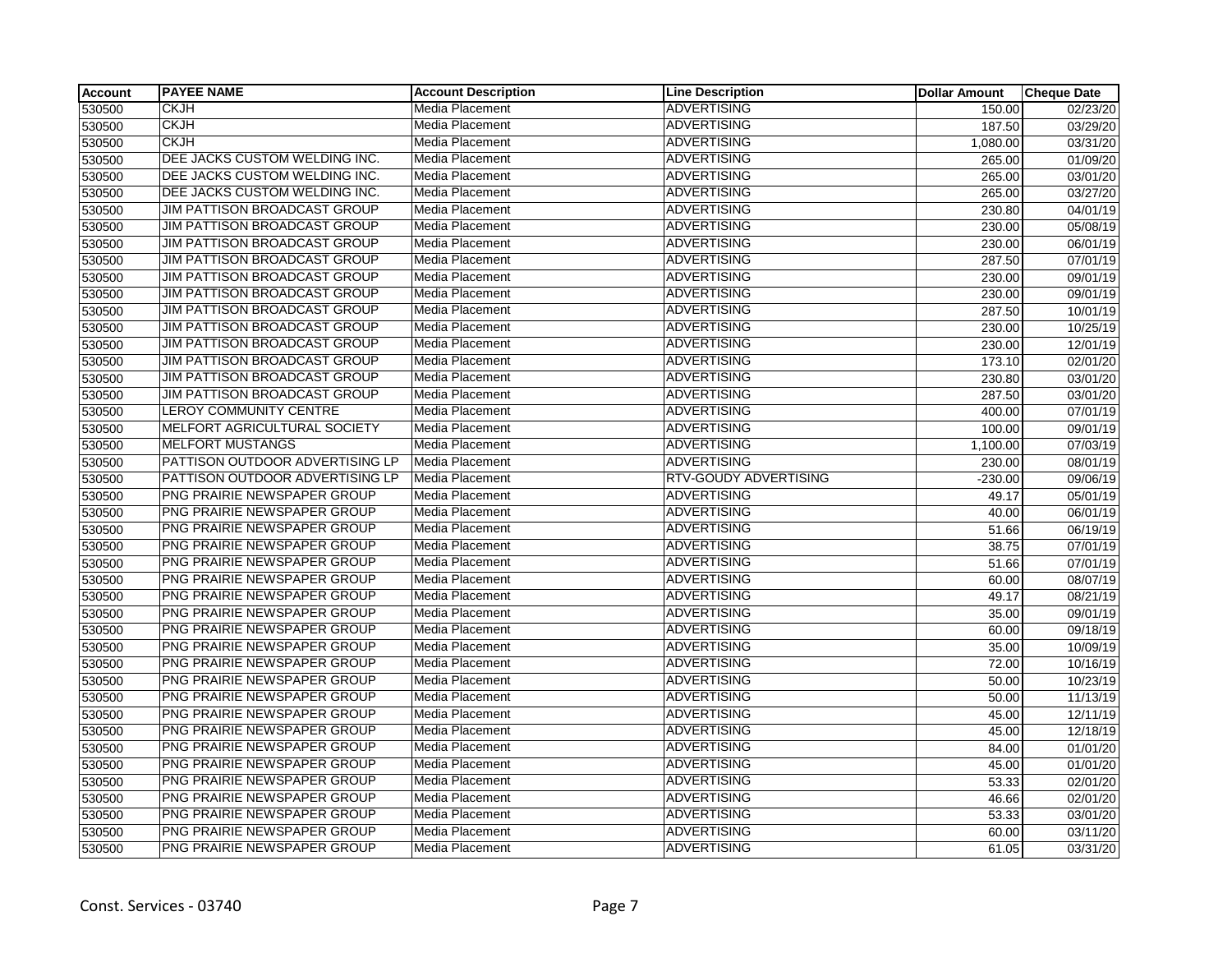| <b>Account</b> | <b>PAYEE NAME</b>                | <b>Account Description</b>         | <b>Line Description</b>       | <b>Dollar Amount</b> | <b>Cheque Date</b> |
|----------------|----------------------------------|------------------------------------|-------------------------------|----------------------|--------------------|
| 530500         | PNG PRAIRIE NEWSPAPER GROUP      | Media Placement                    | <b>ADVERTISING</b>            | 61.05                | 03/31/20           |
| 530500         | POSTMEDIA NETWORK INC.           | Media Placement                    | <b>ADVERTISING</b>            | 70.00                | 05/01/19           |
| 530500         | <b>ROTARY CLUB OF MELFORT</b>    | Media Placement                    | <b>ADVERTISING</b>            | 120.00               | 12/13/19           |
| 530500         | THE COFFEE ROW REPORT            | Media Placement                    | <b>ADVERTISING</b>            | 80.00                | 05/01/19           |
| 530500         | THE COFFEE ROW REPORT            | Media Placement                    | <b>ADVERTISING</b>            | 22.00                | 12/17/19           |
| 530500         | ULTRA PRINT SERVICES LTD.        | Media Placement                    | <b>ADVERTISING</b>            | 85.00                | 08/01/19           |
| 530500         | <b>VITAL SIGNS</b>               | Media Placement                    | <b>ADVERTISING</b>            | 1,473.40             | 03/01/20           |
| 530800         | <b>ULTRATECH PRINTING LTD</b>    | Publications                       | <b>NEWSLETTERS</b>            | 1,505.20             | 07/01/19           |
| 530900         | <b>CORPORATE EXPRESS</b>         | Promotional Items                  | PROMOTIONAL ITEMS             | 134.47               | 06/13/19           |
| 530900         | <b>CORPORATE EXPRESS</b>         | Promotional Items                  | SASKATCHEWAN FLAGS            | 137.16               | 08/15/19           |
| 530900         | <b>CORPORATE EXPRESS</b>         | Promotional Items                  | SASKATCHEWAN FLAGS            | 137.16               | 11/04/19           |
| 530900         | <b>CORPORATE EXPRESS</b>         | <b>Promotional Items</b>           | <b>FLAGS/ OFFICE SUPPLIES</b> | 68.78                | 11/18/19           |
| 530900         | <b>CORPORATE EXPRESS</b>         | Promotional Items                  | <b>FLAGS/OFFICE SUPPLIES</b>  | 68.78                | 12/01/19           |
| 530900         | <b>CORPORATE EXPRESS</b>         | Promotional Items                  | <b>FLAGS/OFFICE SUPPLIES</b>  | 137.16               | 12/04/19           |
| 530900         | <b>CORPORATE EXPRESS</b>         | Promotional Items                  | <b>SASKATCHEWAN FLAGS</b>     | 68.58                | 12/05/19           |
| 530900         | <b>CORPORATE EXPRESS</b>         | <b>Promotional Items</b>           | <b>FLAGS/ OFFICE SUPPLIES</b> | $-68.78$             | 12/19/19           |
| 530900         | <b>CORPORATE EXPRESS</b>         | <b>Promotional Items</b>           | <b>FLAGS</b>                  | 67.13                | 03/01/20           |
| 530900         | <b>CORPORATE EXPRESS</b>         | Promotional Items                  | <b>FLAGS</b>                  | 209.85               | 03/01/20           |
| 530900         | <b>GEORGE HARDWARE LTD.</b>      | Promotional Items                  | <b>SASK FLAGS NO GST</b>      | 44.42                | 07/04/19           |
|                | ROYAL CANADIAN LEGION BRANCH NO. |                                    |                               |                      |                    |
| 530900         | 030                              | <b>Promotional Items</b>           | REMEMBERANCE DAY WREATH       | 70.00                | 11/01/19           |
| 530900         | <b>STAR CITY ROYAL PURPLE</b>    | <b>Promotional Items</b>           | <b>PROMOTIONAL ITEM</b>       | 40.00                | 11/01/19           |
| 530900         | ULTRATECH PRINTING LTD           | <b>Promotional Items</b>           | <b>CHRISTMAS CARD</b>         | 2,101.45             | 12/12/19           |
| 542000         | <b>GORDON, PEGGY</b>             | Travel                             | CA TRAVEL APRIL 3 2019        | 117.82               | 04/03/19           |
| 542000         | GORDON, PEGGY                    | Travel                             | CA TRAVEL APRIL 10 2019       | 91.91                | 04/10/19           |
| 542000         | <b>GORDON, PEGGY</b>             | Travel                             | CA TRAVEL APRIL 17, 2019      | 107.89               | 04/17/19           |
| 542000         | <b>GORDON, PEGGY</b>             | Travel                             | CA TRAVEL SEP 5 2019          | 57.50                | 09/05/19           |
| 542000         | PHILLIPS, APRIL D                | Travel                             | C.A. TRAVEL APRIL 24, 2019    | 48.30                | 05/01/19           |
| 550100         | ULTRATECH PRINTING LTD           | <b>Printed Forms</b>               | <b>BUSINESS CARDS</b>         | 106.00               | 07/01/19           |
| 550200         | PRAIRIE MAPPING INDUSTRIES LTD.  | Books, Mags and Ref Materials      | R.M. MAP - NO GST             | 26.40                | 05/01/19           |
| 550200         | PRAIRIE MAPPING INDUSTRIES LTD.  | Books, Mags and Ref Materials      | R.M. MAP - NO GST             | 26.52                | 05/14/19           |
| 550200         | R.M. OF FLETT'S SPRINGS NO. 429  | Books, Mags and Ref Materials      | RM MAP - NO GST               | 11.46                | 05/01/19           |
| 550200         | R.M. OF LAKE LENORE NO. 399      | Books, Mags and Ref Materials      | <b>RM MAP</b>                 | 12.56                | 08/13/19           |
| 550200         | R.M. OF LEROY NO. 339            | Books, Mags and Ref Materials      | R.M. MAP NO GST               | 14.32                | 05/14/19           |
| 550200         | R.M. OF PLEASANTDALE NO. 398     | Books, Mags and Ref Materials      | R.M. MAP                      | 15.00                | 05/01/19           |
| 550200         | R.M. OF ST. PETER NO. 369        | Books, Mags and Ref Materials      | R.M. MAP - NO GST             | 10.50                | 05/01/19           |
| 550200         | R.M. OF WILLOW CREEK NO. 458     | Books, Mags and Ref Materials      | <b>RM MAP</b>                 | 10.00                | 05/07/19           |
| 550200         | <b>STARPHOENIX</b>               | Books, Mags and Ref Materials      | <b>SUBSCRIPTION RENEWAL</b>   | 354.00               | 04/01/19           |
| 550200         | ULTRATECH PRINTING LTD           | Books, Mags and Ref Materials      | <b>MAPS</b>                   | 63.60                | 03/16/20           |
| 555000         | <b>BACKSTAGE MUSIC</b>           | <b>Other Material and Supplies</b> | <b>OFFICE SUPPLIES</b>        | 91.15                | 07/02/19           |
| 555000         | <b>BACKSTAGE MUSIC</b>           | <b>Other Material and Supplies</b> | <b>OFFICE SUPPLIES</b>        | 95.39                | 09/01/19           |
| 555000         | <b>BACKSTAGE MUSIC</b>           | <b>Other Material and Supplies</b> | <b>OFFICE SUPPLIES</b>        | 95.39                | 12/05/19           |
| 555000         | <b>BACKSTAGE MUSIC</b>           | <b>Other Material and Supplies</b> | OFFICE SUPPLIES               | 48.74                | 03/19/20           |
| 555000         | <b>BACKSTAGE MUSIC</b>           | <b>Other Material and Supplies</b> | OFFICE SUPPLIES               | 190.78               | 03/31/20           |
| 555000         | <b>CORPORATE EXPRESS</b>         | <b>Other Material and Supplies</b> | <b>OFFICE SUPPLIES</b>        | 26.14                | 07/11/19           |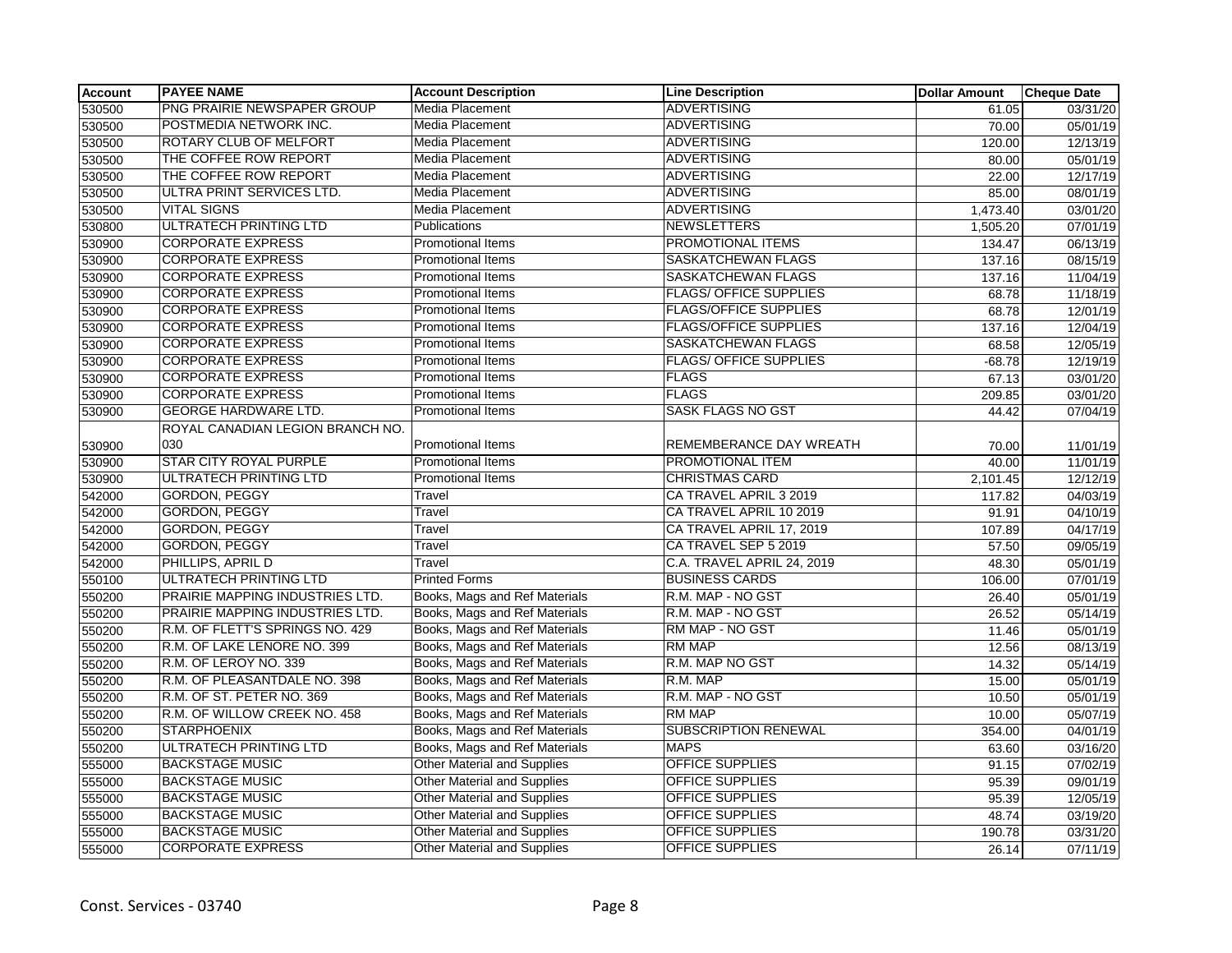| <b>Account</b> | <b>PAYEE NAME</b>                      | <b>Account Description</b>           | <b>Line Description</b>       | <b>Dollar Amount</b> | <b>Cheque Date</b> |
|----------------|----------------------------------------|--------------------------------------|-------------------------------|----------------------|--------------------|
| 555000         | <b>CORPORATE EXPRESS</b>               | <b>Other Material and Supplies</b>   | <b>OFFICE SUPPLIES</b>        | 3.38                 | 11/18/19           |
| 555000         | <b>CORPORATE EXPRESS</b>               | Other Material and Supplies          | OFFICE SUPPLIES               | 3.38                 | 12/01/19           |
| 555000         | <b>CORPORATE EXPRESS</b>               | Other Material and Supplies          | <b>OFFICE SUPPLIES</b>        | 8.26                 | 12/04/19           |
| 555000         | <b>CORPORATE EXPRESS</b>               | Other Material and Supplies          | <b>OFFICE SUPPLIES</b>        | $-3.38$              | 12/19/19           |
| 555000         | <b>CORPORATE EXPRESS</b>               | Other Material and Supplies          | OFFICE SUPPLIES               | 26.49                | 02/01/20           |
| 555000         | GOUDY, TODD P.                         | Other Material and Supplies          | <b>REIMB: OFFICE SUPPLIES</b> | 4.76                 | 05/10/19           |
| 555000         | GOUDY, TODD P.                         | Other Material and Supplies          | <b>REIMB: OFFICE SUPPLIES</b> | 108.58               | 10/01/19           |
| 555000         | PRAIRIE NORTH CO-OPERATIVE LTD.        | Other Material and Supplies          | OFFICE SUPPLIES               | 31.79                | 04/09/19           |
| 555000         | <b>PRAIRIE NORTH CO-OPERATIVE LTD.</b> | Other Material and Supplies          | <b>OFFICE SUPPLIES</b>        | 4.87                 | 05/07/19           |
| 555000         | PRAIRIE NORTH CO-OPERATIVE LTD.        | Other Material and Supplies          | OFFICE SUPPLIES               | 19.47                | 06/20/19           |
| 555000         | <b>PRAIRIE NORTH CO-OPERATIVE LTD.</b> | Other Material and Supplies          | OFFICE SUPPLIES               | 22.67                | 07/17/19           |
| 555000         | PRAIRIE NORTH CO-OPERATIVE LTD.        | Other Material and Supplies          | <b>OFFICE SUPPLIES</b>        | 17.58                | 07/19/19           |
| 555000         | PRAIRIE NORTH CO-OPERATIVE LTD.        | Other Material and Supplies          | <b>OFFICE SUPPLIES</b>        | 4.40                 | 08/13/19           |
| 555000         | PRAIRIE NORTH CO-OPERATIVE LTD.        | Other Material and Supplies          | <b>OFFICE SUPPLIES</b>        | 16.28                | 09/03/19           |
| 555000         | PRAIRIE NORTH CO-OPERATIVE LTD.        | Other Material and Supplies          | <b>OFFICE SUPPLIES</b>        | 17.00                | 10/01/19           |
| 555000         | <b>PRAIRIE NORTH CO-OPERATIVE LTD.</b> | Other Material and Supplies          | <b>OFFICE SUPPLIES</b>        | 10.98                | 10/22/19           |
| 555000         | PRAIRIE NORTH CO-OPERATIVE LTD.        | Other Material and Supplies          | OFFICE SUPPLIES               | 3.29                 | 11/05/19           |
| 555000         | PRAIRIE NORTH CO-OPERATIVE LTD.        | Other Material and Supplies          | OFFICE SUPPLIES               | 19.97                | 12/06/19           |
| 555000         | PRAIRIE NORTH CO-OPERATIVE LTD.        | Other Material and Supplies          | <b>OFFICE SUPPLIES</b>        | 31.65                | 01/03/20           |
| 555000         | PRAIRIE NORTH CO-OPERATIVE LTD.        | Other Material and Supplies          | <b>OFFICE SUPPLIES</b>        | 47.95                | 03/03/20           |
| 555000         | ULTRATECH PRINTING LTD                 | Other Material and Supplies          | OFFICE SUPPLIES               | 63.60                | 03/16/20           |
| 564600         | <b>BACKSTAGE MUSIC</b>                 | Computer Software - Exp              | MICROSOFT SUBSCRIPTION        | 84.79                | 02/01/20           |
| 565200         | <b>BACKSTAGE MUSIC</b>                 | Office Furniture and Equipment - Exp | HP LASERJET PRINTER           | 202.38               | 06/14/19           |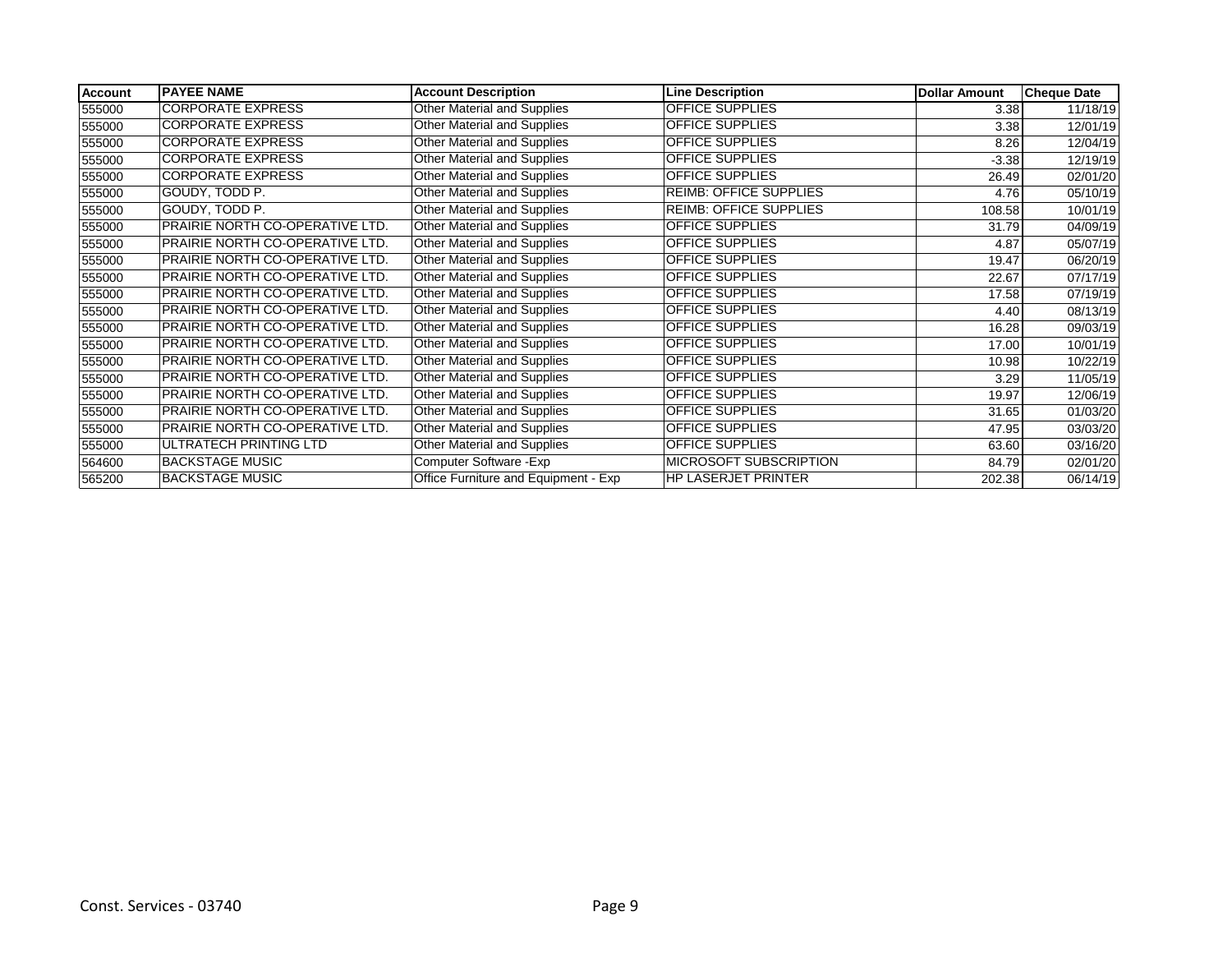**Goudy, Todd 2019-2020**

## **LEGISLATIVE ASSEMBLY OF SASKATCHEWAN MEMBERS' ACCOUNTABILITY AND DISCLOSURE REPORT For the fiscal year ending March 31, 2020**

#### **DIRECTIVE #6 - CONSTITUENCY ASSISTANT EXPENSES**

**2019-2020 TOTAL: \$63,038.52**

| <b>Account</b> | <b>Payee Name</b>          | <b>Account Description</b>    | <b>Dollar Amount</b> | <b>Cheque Date</b> |  |
|----------------|----------------------------|-------------------------------|----------------------|--------------------|--|
|                |                            |                               |                      |                    |  |
| 513000         | <b>GORDON, PEGGY-ANNE</b>  | <b>Out-of-Scope Permanent</b> | 0.00                 | 04/03/19           |  |
| 513000         | <b>GORDON, PEGGY-ANNE</b>  | Out-of-Scope Permanent        | 2,190.00             | 04/16/19           |  |
| 513000         | GORDON, PEGGY-ANNE         | Out-of-Scope Permanent        | 2,190.00             | 05/01/19           |  |
| 513000         | GORDON, PEGGY-ANNE         | Out-of-Scope Permanent        | 2,190.00             | 05/15/19           |  |
| 513000         | GORDON, PEGGY-ANNE         | Out-of-Scope Permanent        | 2,190.00             | 05/29/19           |  |
| 513000         | GORDON, PEGGY-ANNE         | Out-of-Scope Permanent        | 2,190.00             | 06/12/19           |  |
| 513000         | GORDON, PEGGY-ANNE         | Out-of-Scope Permanent        | 2,190.00             | 06/26/19           |  |
| 513000         | GORDON, PEGGY-ANNE         | Out-of-Scope Permanent        | 2,190.00             | 07/10/19           |  |
| 513000         | GORDON, PEGGY-ANNE         | Out-of-Scope Permanent        | 2,190.00             | 07/24/19           |  |
| 513000         | GORDON, PEGGY-ANNE         | Out-of-Scope Permanent        | 2,190.00             | 08/07/19           |  |
| 513000         | GORDON, PEGGY-ANNE         | Out-of-Scope Permanent        | 2,190.00             | 08/21/19           |  |
| 513000         | GORDON, PEGGY-ANNE         | Out-of-Scope Permanent        | 2,190.00             | 09/04/19           |  |
| 513000         | GORDON, PEGGY-ANNE         | Out-of-Scope Permanent        | 2,190.00             | 09/18/19           |  |
| 513000         | GORDON, PEGGY-ANNE         | Out-of-Scope Permanent        | 2,190.00             | 10/02/19           |  |
| 513000         | <b>GORDON, PEGGY-ANNE</b>  | <b>Out-of-Scope Permanent</b> | 2,190.00             | 10/16/19           |  |
| 513000         | <b>GORDON, PEGGY-ANNE</b>  | Out-of-Scope Permanent        | 2,190.00             | 11/01/19           |  |
| 513000         | GORDON, PEGGY-ANNE         | Out-of-Scope Permanent        | 2,190.00             | 11/13/19           |  |
| 513000         | <b>GORDON, PEGGY-ANNE</b>  | Out-of-Scope Permanent        | 2,190.00             | 11/27/19           |  |
| 513000         | <b>GORDON, PEGGY-ANNE</b>  | Out-of-Scope Permanent        | 2,190.00             | 12/11/19           |  |
| 513000         | <b>GORDON, PEGGY-ANNE</b>  | Out-of-Scope Permanent        | 2,190.00             | 12/24/19           |  |
| 513000         | GORDON, PEGGY-ANNE         | Out-of-Scope Permanent        | 2,190.00             | 01/08/20           |  |
| 513000         | GORDON, PEGGY-ANNE         | Out-of-Scope Permanent        | 2,190.00             | 01/23/20           |  |
| 513000         | GORDON, PEGGY-ANNE         | Out-of-Scope Permanent        | 2,190.00             | 02/05/20           |  |
| 513000         | GORDON, PEGGY-ANNE         | Out-of-Scope Permanent        | 2,190.00             | 02/19/20           |  |
| 513000         | GORDON, PEGGY-ANNE         | Out-of-Scope Permanent        | 2,190.00             | 03/04/20           |  |
| 513000         | GORDON, PEGGY-ANNE         | Out-of-Scope Permanent        | 2,190.00             | 03/18/20           |  |
| 513000         | GORDON, PEGGY-ANNE         | <b>Out-of-Scope Permanent</b> | 2,190.00             | 04/01/20           |  |
| 513000         | GORDON, PEGGY-ANNE         | Out-of-Scope Permanent        | 465.00               | 04/09/20           |  |
| 514000         | <b>BESSEY, BARKLEY</b>     | Casual/Term                   | 84.08                | 04/01/20           |  |
| 514000         | <b>GANTEFOER, CAROLE L</b> | Casual/Term                   | 151.34               | 02/05/20           |  |
| 514000         | <b>GANTEFOER, CAROLE L</b> | Casual/Term                   | 151.34               | 02/19/20           |  |
| 514000         | PHILLIPS, APRIL D          | Casual/Term                   | 141.25               | 05/01/19           |  |
| 514000         | PHILLIPS, APRIL D          | Casual/Term                   | 403.57               | 05/15/19           |  |
| 514000         | PHILLIPS, APRIL D          | Casual/Term                   | 1,140.09             | 06/12/19           |  |
| 514000         | PHILLIPS, APRIL D          | Casual/Term                   | 141.25               | 06/26/19           |  |
| 514000         | PHILLIPS, APRIL D          | Casual/Term                   | 141.25               | 09/04/19           |  |
| 514000         | PHILLIPS, APRIL D          | Casual/Term                   | 201.79               | 09/18/19           |  |
| 514000         | PHILLIPS, APRIL D          | Casual/Term                   | 232.06               | 10/02/19           |  |